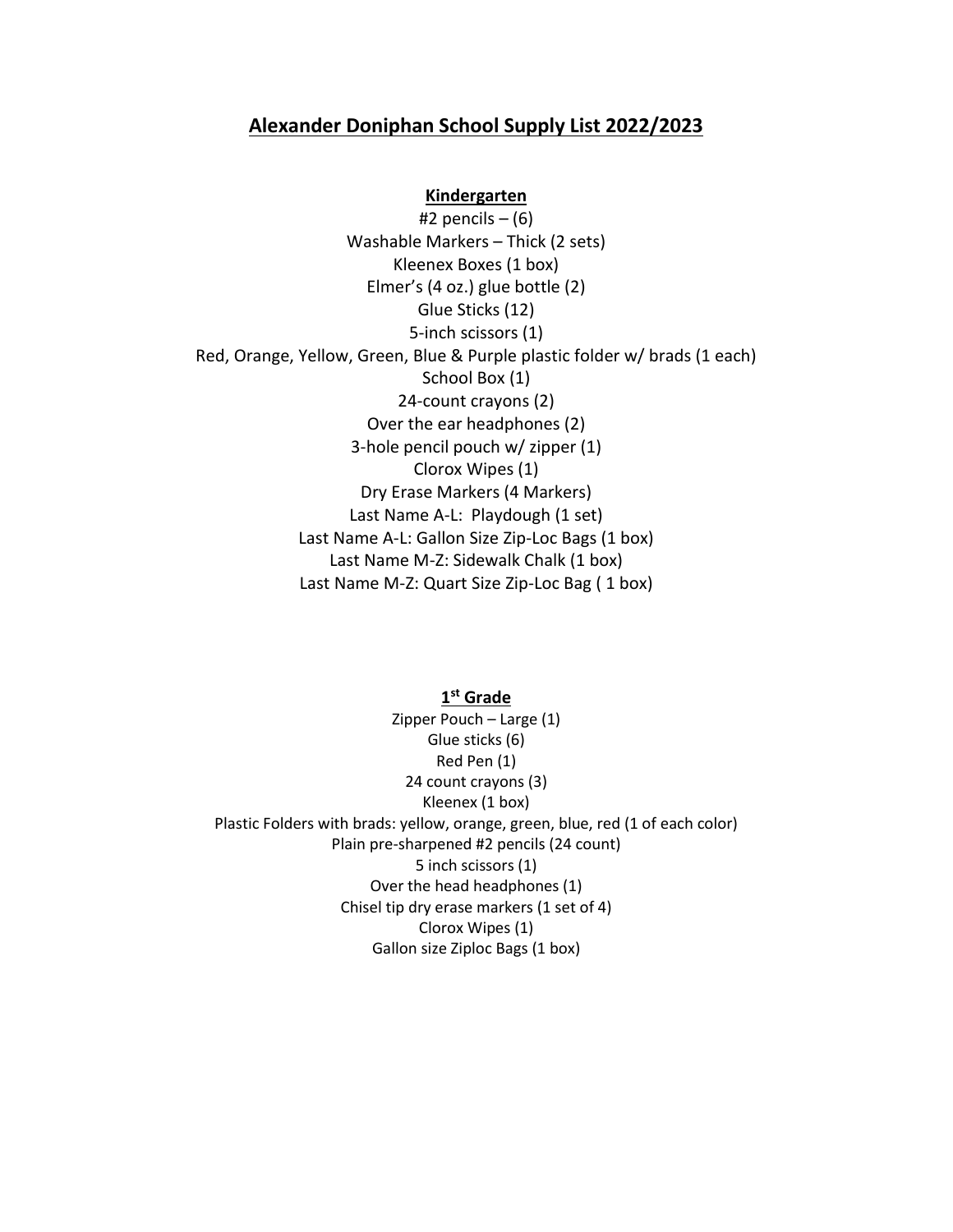**2 nd Grade** Plain Pre-sharpened #2 pencils (24) Glue sticks (4) 5 inch scissors (1) 5" x 8" Plastic school box (1) Pink bevel eraser (4) 7-inch colored pencils (1 set) Plastic folders w/brads (1-red, 1-blue, 1-green, 1-yellow, 1-purple, 1- black) 160 count tissues 24-count crayons (1 box) Chisel tip dry erase markers (set of 4) Plain cover, Composition, wide-ruled notebook (1) Over the ear headphones (1) Thick, Washable Markers  $- (1)$ *\*Please do not label supplies*

**3 rd Grade**

#2 Pencils (48) Glue Sticks (4) 5-inch scissors (1) 160 count tissue box (2) 7-inch colored pencils (1 set) Washable, thick –classic markers (1 set) Plastic school box (1) Dry erase markers, black (8) Earbuds or headphones (1 set) Crayons (24 count) Composition notebook (2) Asst. colored folders (3) *\*Please make sure crayons, pencils and markers fit in the plastic school box*